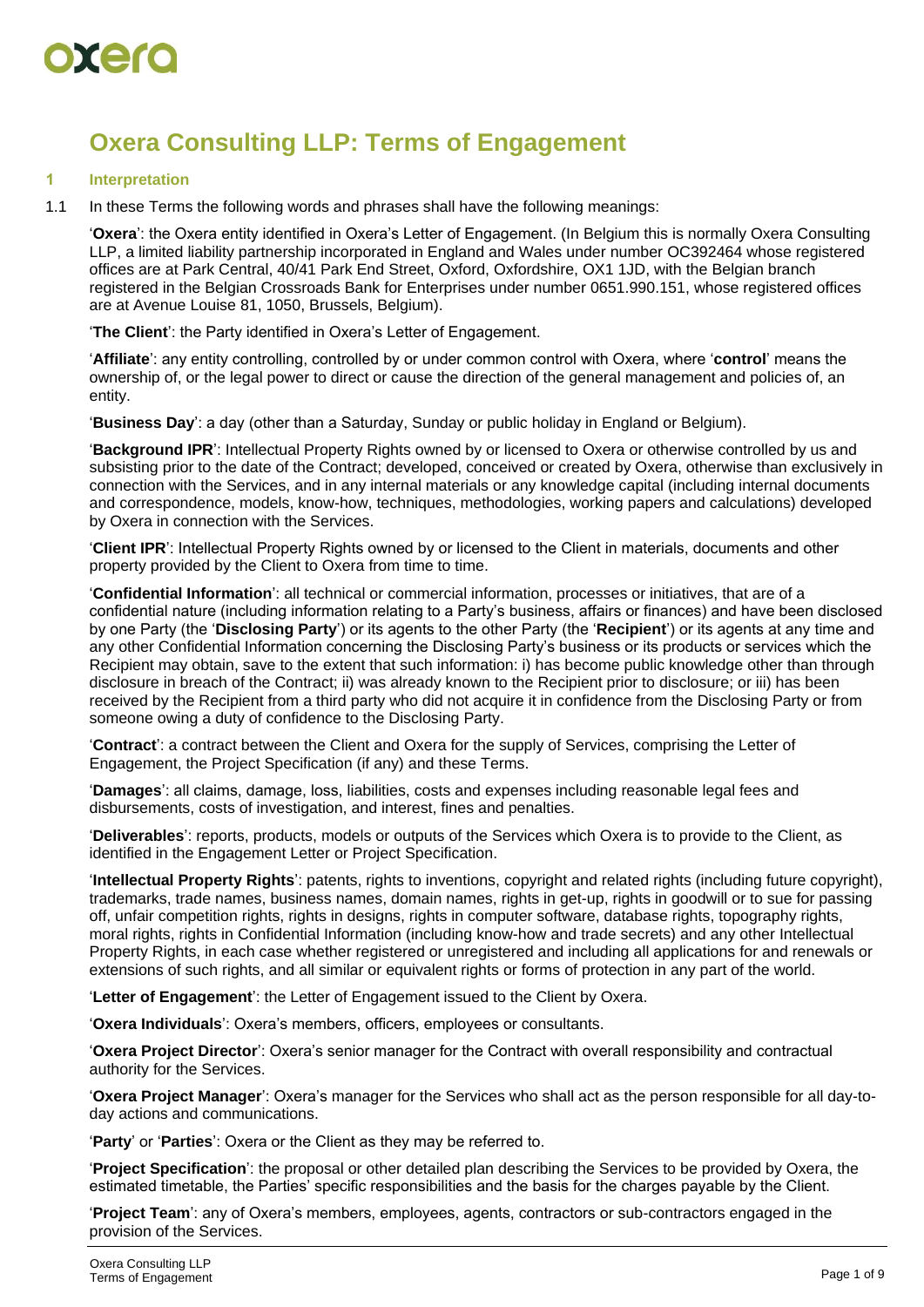

'**Services**': the Services to be provided to the Client by Oxera under the Contract as set out in the Letter of Engagement and/or Project Specification or otherwise agreed with the Client from time to time.

'**Terms**': these Terms of Engagement.

- 1.2 If there is any conflict or inconsistency between the Terms, the Letter of Engagement or the Project Specification, then unless stated otherwise the order of priority from highest to lowest is: i) the Letter of Engagement; ii) the Project Specification; iii) these Terms.
- 1.3 In these Terms, unless the context requires otherwise:
	- 1.3.1 references to any law or regulation include any updates or amendments to it;
	- 1.3.2 a reference to the singular includes the plural and vice versa;
	- 1.3.3 a reference to a person includes any natural person or any legal person, body or organisation, incorporated or unincorporated;
	- 1.3.4 a reference to a Party means a Party to the Contract;
	- 1.3.5 words following includes, including, for example and in particular shall be construed as indicative and not exhaustive; and
	- 1.3.6 references to **writing** include emails between the Parties' authorised representatives except in cases of legal notices.

# <span id="page-1-0"></span>**2 Oxera's relationship with the Client**

- 2.1 By signing the Letter of Engagement the Client is accepting Oxera's offer to provide the Services on the terms set out in the Contract and is entering into the Contract with Oxera.
- 2.2 The terms of the Contract govern the provision of the Services to the exclusion of all other terms which the Client seeks to impose or incorporate (including any standard terms to which the Client refers in any purchase order or other document, even when these are communicated to Oxera after Oxera have entered into the Contract and even when Oxera did not protest them), or which may be implied by trade, custom, practice or course of dealing.
- 2.3 Oxera may subcontract some of the Services to Oxera's Affiliates or other service providers who may deal with the Client directly (such as members of the Project Team who are consultants rather than Oxera's employees).
- <span id="page-1-1"></span>2.4 Subject to these Terms, Oxera alone will be liable to the Client in connection with the performance of the Contract, including for any wrongful acts or omissions of any Oxera Individual. No Oxera Individual shall owe the Client any personal duty of care nor be liable to the Client. The Client may not bring any claim, whether in contract, tort, under statute or otherwise, against any Oxera Individual in connection with the Contract.

# **3 Oxera's obligations**

- 3.1 Oxera shall use reasonable endeavours to manage and complete the Services in accordance with the Project Specification in all material respects.
- 3.2 Oxera shall use reasonable endeavours to meet the performance dates specified in the Project Specification, or other dates as agreed between the Parties, but any such dates shall be estimates only and time for performance shall not be of the essence of the Contract.
- 3.3 The Client may be required to formally approve the Deliverables provided during a phase of the Services in order for Oxera to proceed to a subsequent phase. If Deliverables have been approved by the Client, the Client agrees that Oxera may rely on the suitability of these Deliverables for the performance of the remainder of the Services and Oxera shall not be liable for any defects in later Services or Deliverables to the extent that they are derived from Deliverables approved by the Client.
- 3.4 Oxera shall appoint the Oxera Project Director, Oxera Project Manager and Oxera Project Team. Oxera has the right to replace or alter the personnel provided from time to time at Oxera's discretion.
- <span id="page-1-2"></span>3.5 Any pricing set out in Oxera's Project Specification relates only to the scope of the Services described in it. If the Client requires any additional Services or any change in scope then these will be the subject of a further contract to be agreed and executed by the Parties either as a replacement of or extension to the Contract. In the absence of such a further contract Oxera will not be obliged to provide any additional or out-of-scope Services.

# **4 The Client's obligations**

- 4.1 The Client shall:
	- 4.1.1 co-operate with Oxera in all matters relating to the Services;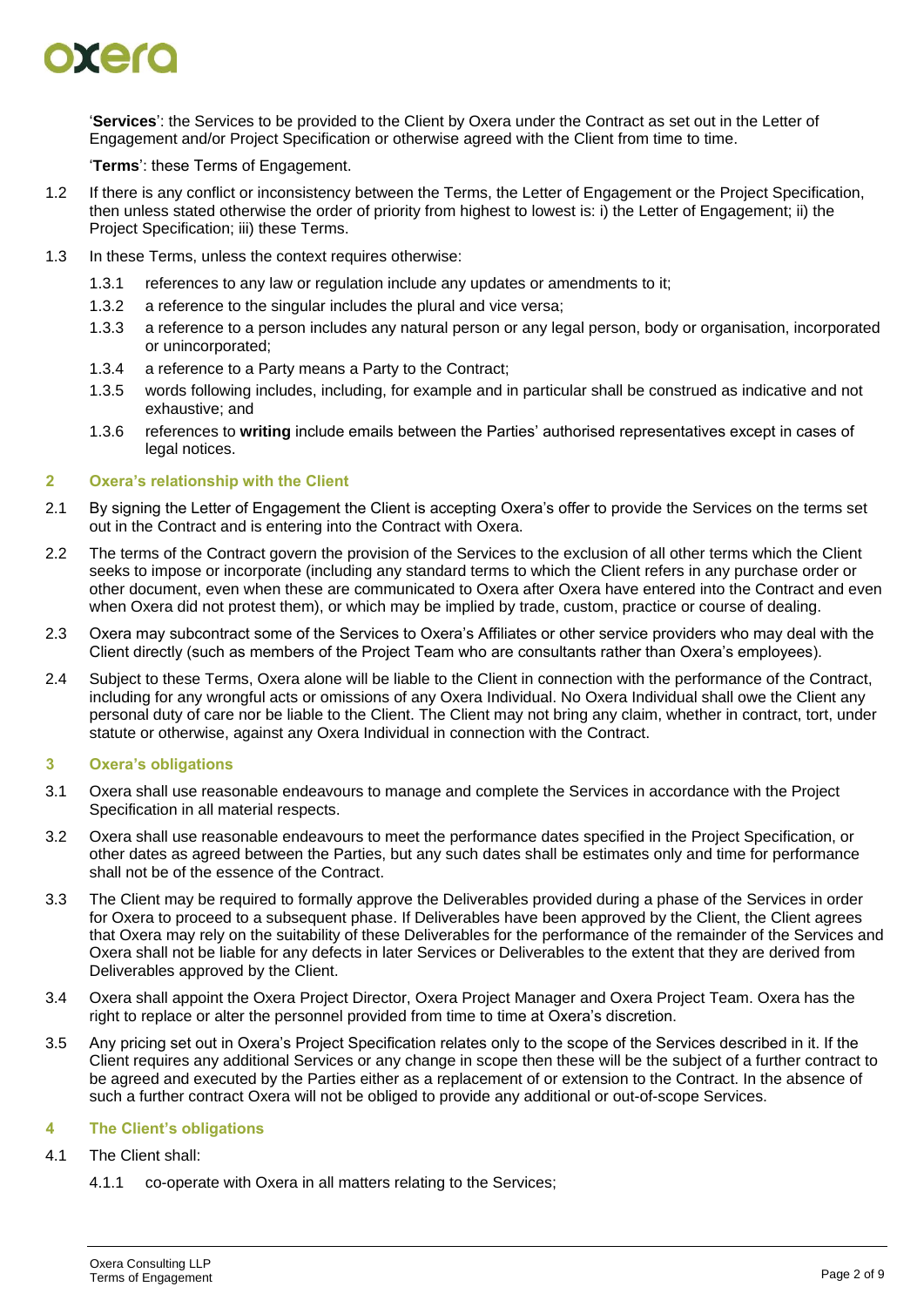

- 4.1.2 appoint and provide Oxera with contact details for the Client's representative for the management of the Contract, who shall have authority to manage day-to-day communications and interactions with Oxera as well as authority to bind the Client contractually;
- 4.1.3 provide, in a timely manner, such data, information and facilities as Oxera may reasonably request in order to provide the Services, and respond promptly to all queries or requests for instructions Oxera may raise in the course of providing the Services; and
- 4.1.4 ensure that the Project Specification is complete and accurate for the Client's requirements.
- 4.2 The Client warrants that all information, data and materials provided by the Client to Oxera will be, to the best of the Client's knowledge, lawful, accurate and complete in all material respects, that the Client is entitled to provide the information, data and materials to Oxera without recourse to any third party and that Oxera's authorised use of the information, data and materials for the purposes of the Contract will not infringe the rights of any third party. The Client will notify Oxera promptly if the Client has reason to believe that anything provided by the Client to Oxera is not lawful, accurate or complete or that its disclosure or use infringes any third party's rights.
- 4.3 If Oxera's performance in relation to the Services is prevented or delayed by any act or omission of the Client, or by a failure by the Client to perform any of their obligations as set out in the Contract ('**Client Default**'), then:
	- 4.3.1 Oxera shall not be liable for any for such failure or delay in performance;
	- 4.3.2 Oxera may suspend performance of the affected Services until the Client has provided an adequate remedy to the Client Default; and
	- 4.3.3 Oxera shall be entitled to charge the Client for additional time Oxera may incur as a result of the Client Default, together with any additional costs, losses or expenses sustained or incurred by Oxera arising from the Client Default. Oxera shall use reasonable endeavours to mitigate these costs, losses or expenses.

# **5 Charges and payment**

- 5.1 The charges payable for the Services shall be calculated on either:
	- 5.1.1 a time and materials basis, at the rates set out in the Project Specification, or otherwise Oxera's standard hourly fee rates as advised to the Client and amended from time to time; or
	- 5.1.2 a fixed price basis.
- 5.2 If the charges payable for the Services are payable on a time and materials basis, Oxera shall ensure that all members of the Project Team complete timesheets recording time spent on the Services, and Oxera shall use such timesheets to calculate the charges covered by each invoice.
- 5.3 If Oxera is required by any legal process to produce information or personnel as witnesses in connection with the subject matter of this Contract, the Client shall reimburse Oxera for any time (at Oxera's standard rates) and expenses (including reasonable legal costs) incurred, unless Oxera is a Party to the relevant proceedings or investigation.
- 5.4 Oxera shall invoice the Client for Oxera's charges:
	- 5.4.1 in relation to Services charged at a fixed price, at such intervals as are set out in the Project Specification; and
	- 5.4.2 in relation to Services charged on a time and materials basis, monthly in arrears, in each case setting out the applicable charges for time, expenses and materials (together with VAT where appropriate) for the period concerned, with a detailed breakdown of (in the case of Services charged on a time and materials basis) the time spent by each member of the Project Team and of any expenses and materials, supported by relevant documentation.
- 5.5 The Client shall pay the cost of all accommodation, subsistence, travel, data acquisition and any other ancillary expenses reasonably incurred by Oxera in connection with the provision of the Services, and the cost of any materials or services reasonably and properly provided by third parties required by Oxera for the supply of the **Services**
- 5.6 All invoices rendered are due and payable within thirty (30) days of their date. The Client must notify Oxera in writing of any dispute relating to an invoice within fourteen (14) days after receipt of the invoice. In the event of any dispute, the Client must pay any undisputed sums pending resolution of the dispute. Otherwise, the Client shall pay all amounts due under the Contract in full without any deduction, set-off, counterclaim or withholding except as required by law.
- 5.7 Without limiting any other right or remedy, if the Client fails to pay Oxera on the due date Oxera may: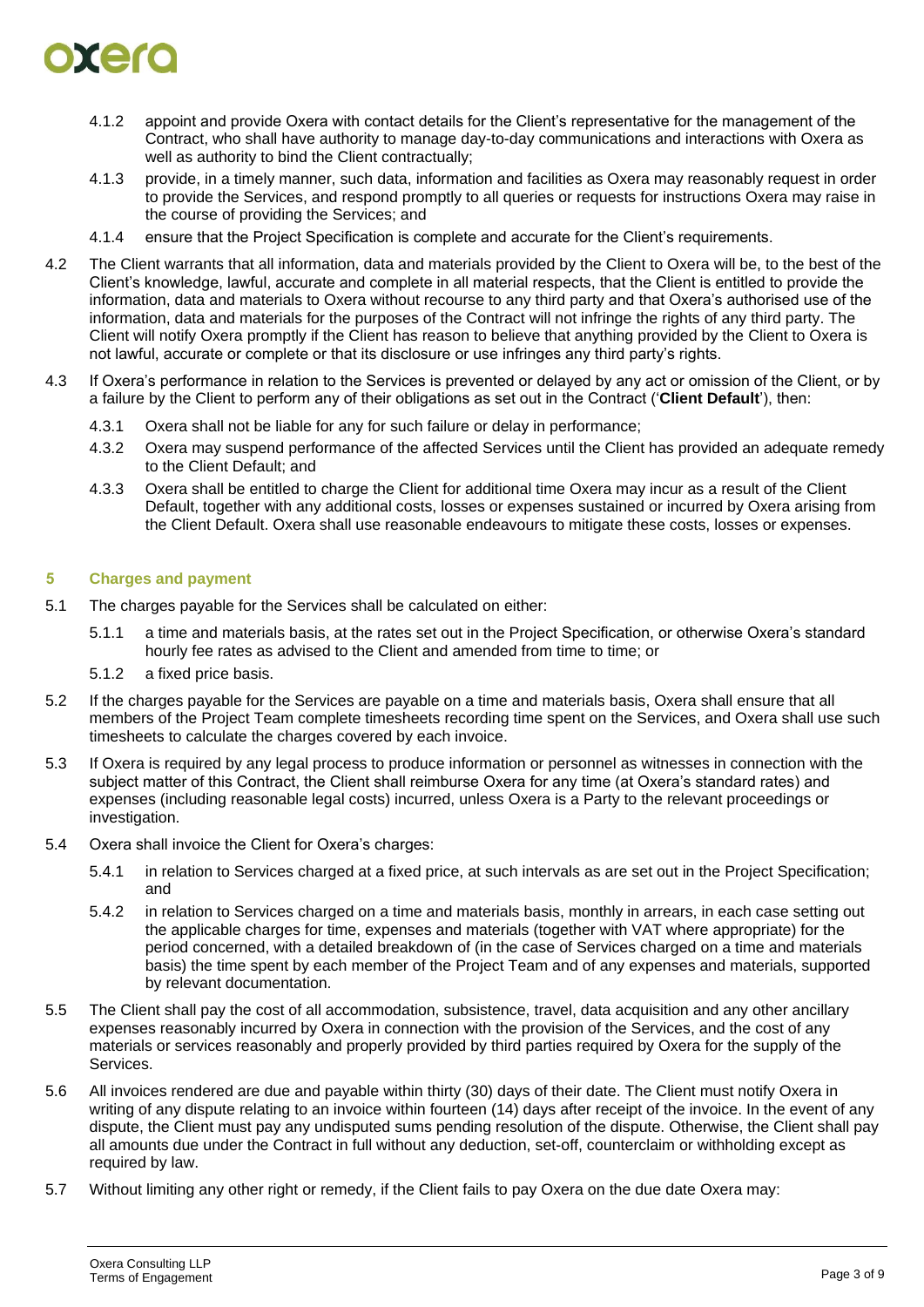

- 5.7.1 charge the Client interest on the overdue amount at the rate provided by the Belgian law of 2 August 2002 on combating late payment in commercial transactions, accruing on a daily basis from the due date until the date of actual payment of the overdue amount; and
- 5.7.2 suspend all Services until payment has been made in full.
- 5.8 Where the Client expects a third party to reimburse the Client for Oxera's charges, Oxera shall remain entitled to recover payment in full and upon these terms from the Client, whether or not the third party fails to pay the Client on the due date or at all.
- 5.9 The Client agrees that Oxera may set off any liability the Client has to Oxera against any liability Oxera has to the Client.

# <span id="page-3-2"></span>**6 Third-party reliance**

- 6.1 Oxera's Services, including any Deliverables, are provided for the Client's benefit alone and are not intended to be relied upon by any third party. Oxera expressly disclaims all liability for any use of, or reliance placed on, Oxera's Services or Deliverables by any third party, unless Oxera has entered into a separate letter of reliance with that third party (in which case the extent of such liability will be determined solely by that letter).
- 6.2 The Client may not modify or adapt any Deliverable, disclose any Deliverable to any third party or publish any Deliverable except to the extent expressly anticipated in the Project Specification or Letter of Engagement, as required by law, or with Oxera's prior written consent. In disclosing or publishing any Deliverable or any material derived from the Deliverable the Client must include in full any disclaimers or references which Oxera included in the Deliverable and otherwise must comply with any laws or regulations which may apply to such disclosure or publication. Oxera expressly reserves all rights and remedies in relation to any unauthorised use of Oxera's Deliverables by third parties, including the right to take action for infringement or misuse of Confidential Information.
- <span id="page-3-3"></span>6.3 The Client will indemnify Oxera, Oxera's Affiliates and the Oxera Individuals against any Damages suffered or incurred by Oxera or them in connection with any claim brought or threatened against Oxera by any third party arising in connection with the Services or Deliverables, except to the extent that such claim is brought or threatened by a third party:
	- 6.3.1 with whom Oxera has entered into a letter of reliance to which that claim relates;
	- 6.3.2 on the basis that any of Oxera's Background IPR contained in those Deliverables infringes the relevant third party's rights; or
	- 6.3.3 based on personal injury or property damage which Oxera is alleged to have caused.

### <span id="page-3-1"></span>**7 Limitation of liability: THE CLIENT'S ATTENTION IS PARTICULARLY DRAWN TO THIS CLAUSE**

- <span id="page-3-0"></span>7.1 Nothing in the Contract excludes Oxera's liability:
	- 7.1.1 for death or personal injury caused by Oxera's negligence;
	- 7.1.2 resulting from intentional mistake, fraud or deception made by Oxera; or
	- 7.1.3 for any other liability for which liability may not lawfully be limited or excluded.

# 7.2 Subject to Clause [7.1:](#page-3-0)

- 7.2.1 Oxera shall not be liable for:
	- i) any: loss of profits; loss of business; loss of agreements or contracts; loss of anticipated savings; loss of data; loss of reputation or depletion of goodwill (in each case whether direct or indirect); or
	- ii) any special, indirect or consequential loss, costs, Damages, charges or expenses however arising, and;
	- iii) important mistakes;
	- iv) fraud and important mistakes of employees and agents, and;
- 7.2.2 our total aggregate liability in contract, tort (including negligence or breach of statutory duty), indemnity, misrepresentation, restitution or otherwise for any other Damages arising in connection with the performance or contemplated performance of the Contract shall be limited to the value of the fees paid for the Services (excluding expenses, materials and disbursements) during the six (6) months preceding the date on which the first event or occurrence giving rise to liability occurred (or, where such event or occurrence occurs during the first six (6) months of the Contract, the value of the fees which would have been paid for the Services assuming performance in full during those first six (6) months). For the avoidance of doubt, if there are multiple Client Parties to the Contract, Oxera's aggregate liability to all such Parties will be subject to this limit, and it will be a matter for the Client to allocate among the Client respective shares of any potential recovery of Damages from Oxera.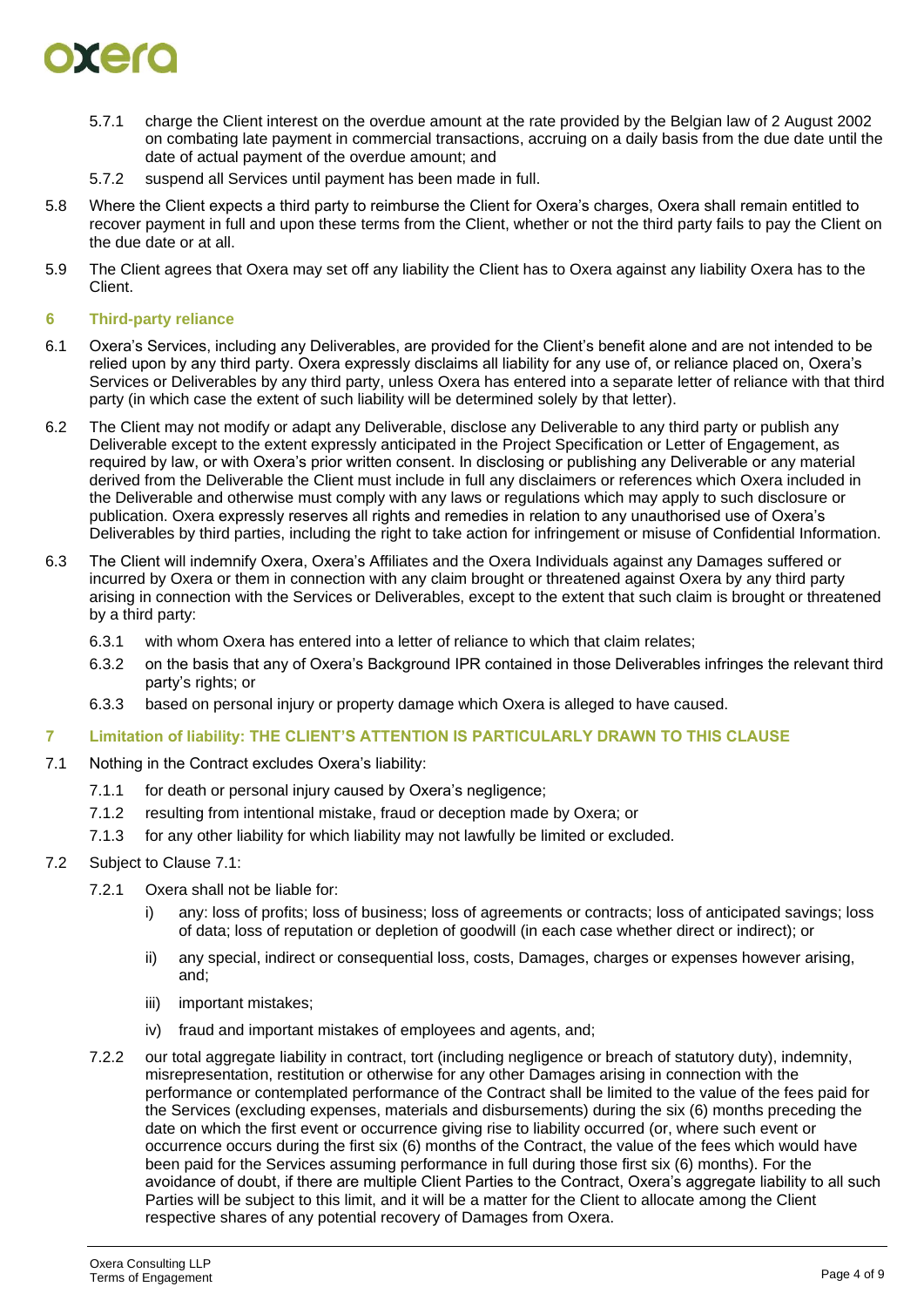# orero

- 7.3 Oxera's liability for Damages which the Client has suffered arising directly or indirectly in connection with the Services shall be limited to a proportion that is just and equitable having regard to the extent to which Oxera, the Client and any other person who is jointly and/or severally liable to the Client for all or part of the same Damages is in each case responsible for such Damages and shall be subject to any limitations or exclusions agreed between Oxera but shall not be subject to limitations or exclusions agreed between the Client or any other person.
- 7.4 Where Oxera provides draft or provisional analysis, reports or other material, such analysis, reports or material is not to be relied upon for any reason whatsoever.
- 7.5 Except as specifically stated in the Contract, all warranties, conditions and other terms implied by statute or common law, custom, trade usage, course of dealing or otherwise, in connection with Oxera's provision of the Services, are excluded to the fullest extent permitted by law.
- 7.6 No claim may be brought against Oxera in connection with the Services unless commenced within two (2) years after the date on which the Client became aware (or ought reasonably to have become aware) of the facts giving rise to the cause of action.
- 7.7 The Client acknowledges that Oxera's charges are calculated based on the risk profile assumed by Oxera taking into account the limitations and exclusions contained in this Clause [7.](#page-3-1)

# **8 Investment and tax**

- 8.1 Oxera is not licensed in the UK in the conduct of investment business (as defined in the Financial Services and Markets Act 2000 in the UK) and is not an investment firm licensed by the Belgian FSMA. If the Client is considering a specific investment the Client should consult their broker or other investment adviser. Any views on investments Oxera expresses are intended to be generic only. Oxera will not be liable for or in connection with any specific investment decision made by the Client, and the Client accepts all risk and responsibility in relation to their investment decisions.
- 8.2 The Services that Oxera provides shall in no way constitute tax advice. In particular, Oxera does not design, market, organize or make available for implementation, or manage the implementation of, reportable cross-border arrangements as mentioned in EU Council Directive 2018/822 of 25 May 2018 amending EU Council Directive 2011/16 (known as '**DAC 6**'). With regards to any obligation to be met by an organization or entity, including any obligation to be met by a Client either directly or indirectly, the Client shall remain solely responsible for reporting or complying with any relevant legislation, including but not limited to DAC 6 and its national implementation in the various EU Member States and other similar legislation as applicable. Where Oxera believes that the Services it provides do impose an obligation to report to any relevant authority, it shall notify the Client as soon as possible of its intention to report in order to comply with its obligations.

# **9 Insurance**

- 9.1 Oxera shall during the term of the Contract and for at least twelve (12) months after the Contract term has ended maintain the following insurance cover:
	- i) employers' liability;
	- ii) public/product liability; and
	- iii) professional indemnity insurance

in each case to a level of cover in accordance with good professional practice. Copies of Oxera's insurance certificates are available upon request.

# **10 Intellectual Property Rights**

- <span id="page-4-0"></span>10.1 All rights in Oxera's Background IPR shall exclusively remain with and be owned by Oxera.
- 10.2 Subject to Clause [10.1,](#page-4-0) all Intellectual Property Rights in the Deliverables shall remain with and be owned by Oxera. Oxera hereby grants to the Client a worldwide, non-exclusive, royalty-free licence under Oxera's rights in the Deliverables and in any associated Background IPR solely to the extent necessary for the Client to use the Deliverables for the Client's business purposes, subject to the restrictions in Clause [6.](#page-3-2)
- 10.3 All Intellectual Property Rights in the Client IPR shall remain with and be owned by the Client. The Client hereby grants to Oxera a worldwide, non-exclusive, royalty-free licence to use, modify and adapt the Client's IPR for the sole purposes of providing the Services and for Oxera's record-keeping purposes in relation to the Services.
- 10.4 If the Deliverables contain any third-party data, materials or other content which Oxera has sourced and included with the Client's approval, then all Intellectual Property Rights in such items ('**Third-Party IPR**') shall remain with their proprietor. Unless Oxera agrees otherwise with the Client, it will be the Client's responsibility to obtain, and to comply with, the Client's own licences in relation to the Client's proposed use of such Third-Party IPR.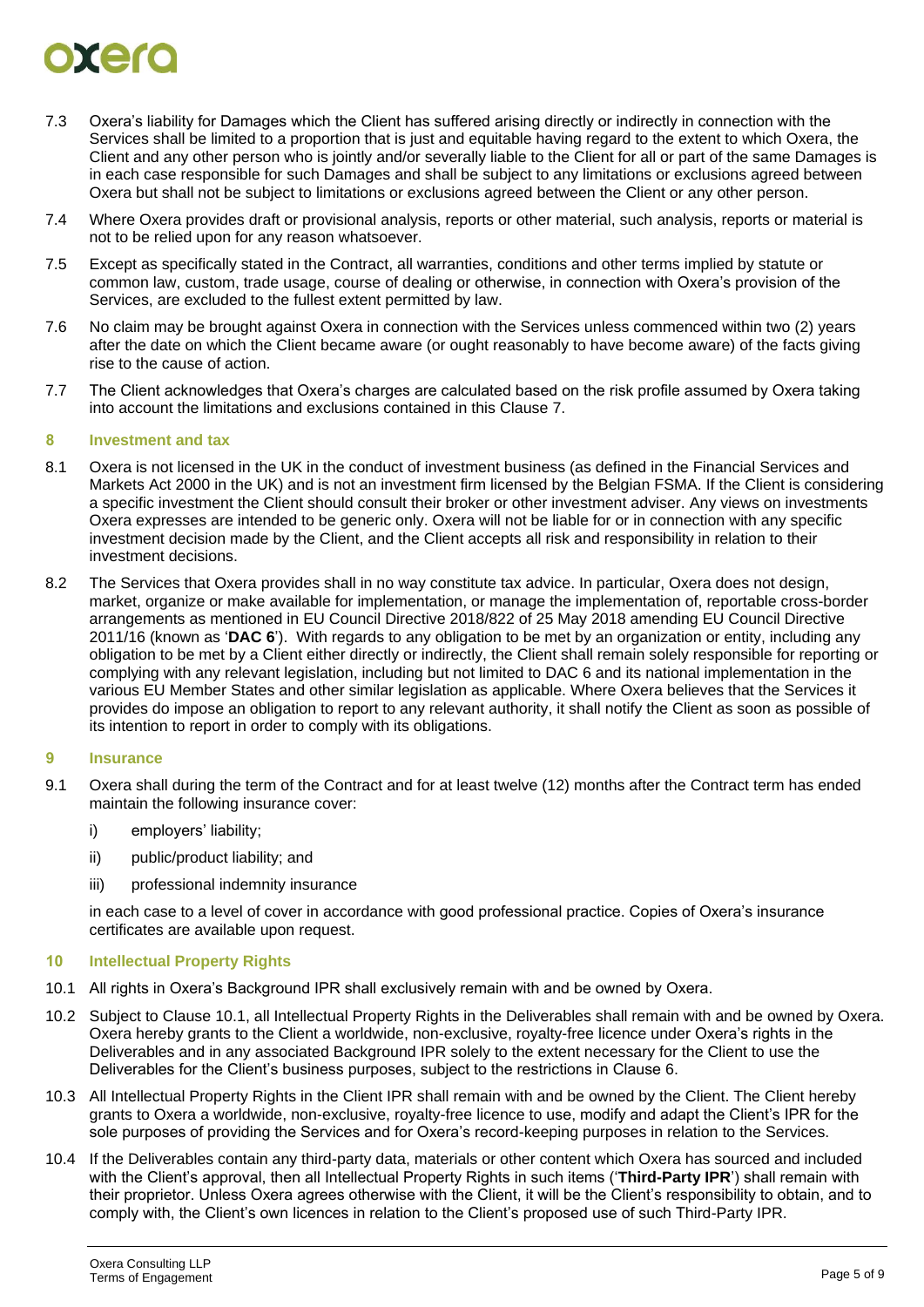

- <span id="page-5-0"></span>10.5 The Client shall indemnify, keep indemnified and hold harmless at the Client's own expense Oxera, Oxera's Affiliates and the Oxera Individuals from and against any and all Damages suffered or incurred by Oxera or them in connection with any claim or allegation by a third party that Oxera's possession, use, modification or adaptation of the Client's IPR in accordance with the terms of the Contract infringes the Intellectual Property Rights of that third party.
- <span id="page-5-1"></span>10.6 Oxera shall indemnify the Client, keep the Client indemnified and hold the Client harmless at Oxera's own expense from and against any and all Damages suffered or incurred by the Client as a direct result of any claim or allegation by a third party that the Client's use of the Deliverables in accordance with the terms of the Contract infringes the Intellectual Property Rights of that third party.
- 10.7 In relation to the indemnities given in Clauses [6.3,](#page-3-3) [10.5](#page-5-0) and [10.6](#page-5-1) the indemnified Party shall:
	- 10.7.1 promptly notify the indemnifying Party in writing with details of any relevant claim;
	- 10.7.2 not make any admission in relation to the claim;
	- 10.7.3 allow the indemnifying Party to have the conduct of the defence or settlement of the claim; and
	- 10.7.4 give the indemnifying Party all reasonable assistance (at the indemnifying Party's expense) in dealing with the claim.

# <span id="page-5-3"></span>**11 Confidentiality**

- <span id="page-5-2"></span>11.1 The Recipient shall:
	- 11.1.1 use the Confidential Information only to perform its obligations and exercise its rights under the Contract;
	- 11.1.2 maintain the Confidential Information of the other Party in secure conditions, taking no less care than it takes to protect its own Confidential Information;
	- 11.1.3 restrict disclosure of such Confidential Information to:
		- i) such of its employees, Affiliates, agents, consultants or sub-contractors (including the Project Team) as need to know the same for the purpose of exercising its rights and performing its obligations pursuant to the Contract; or
		- ii) its legal and professional advisers for the purposes of taking advice;

and shall ensure that such persons are subject to obligations of confidentiality and non-use equivalent in effect to those in this Clause [11.1.](#page-5-2)

- 11.2 The Recipient may disclose Confidential Information to the extent required by law or any legal or regulatory authority or court of competent jurisdiction, provided that to the extent permitted by law it notifies the Disclosing Party as early as possible, doing so to allow the Disclosing Party to take action to resist the disclosure request.
- 11.3 Both the Client and Oxera may use electronic media to correspond or transmit information and such use will not in itself constitute a breach of any confidentiality obligations. In particular, the Client acknowledges that Oxera uses a cloud-based IT infrastructure and that Confidential Information disclosed to Oxera may be hosted by: i) Microsoft Ireland Operations Ltd (in connection with the provision of cloud-based Office 365 services, including email); and ii) NetSuite Ltd (the provider of Oxera's enterprise management system which hosts project-related emails, documents and contact information).
- 11.4 While Oxera shall make every endeavour to secure Oxera's IT systems, Oxera cannot guarantee the security of these systems, nor that of any electronic communications or external server or system on or through which the Client's Confidential Information may be stored or processed. Oxera will not be liable to the Client in connection with any disclosure of the Client's Confidential Information or personal data as a result of any interception of communications, attack on Oxera's IT systems or those of Oxera's service providers, theft or loss of Oxera's devices or computer virus or other harmful code except to the extent caused by Oxera's negligence. If the Client has specific concerns about transferring sensitive information via email then Oxera shall agree other transfer protocols with the Client.
- 11.5 Upon termination of the Contract each Party shall forthwith destroy or, at the request of the other Party, return all information and materials belonging to the other Party in its or its contractors' or agents' possession, custody or control, including all Confidential Information of the other Party, provided that each Party may retain a single copy of such information or materials to meet legal, professional or regulatory requirements and neither Party shall be obliged to remove such information or materials from an electronic archival or back-up system if the archive or back-up will be overwritten automatically within a reasonable period of time. Any retained information or materials shall be subject to continuing obligations of confidentiality as set out in this Clause.
- 11.6 Oxera reserves the right to publicise the fact that the Client is Oxera's Client.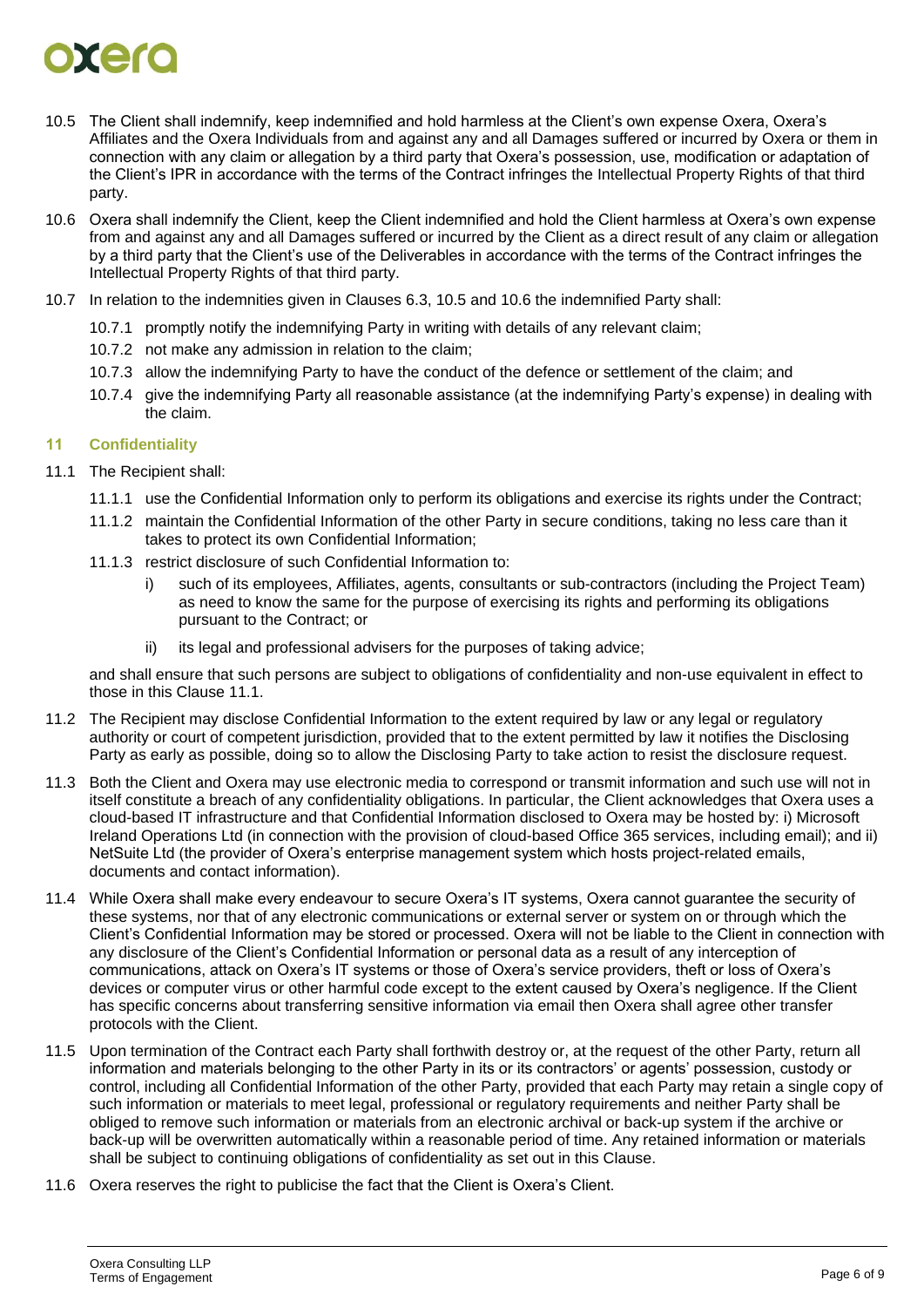

# **12 Conflicts of interest**

- 12.1 If Oxera is engaged by the Client and providing Services to the Client in relation to a particular matter, Oxera shall not accept any engagement with a third party in relation to the same matter if Oxera determines that there is, or is likely to be, a conflict of interest between the Client's and that third party's respective interests in that matter, unless the Client has consented to Oxera doing so.
- 12.2 Otherwise, Oxera reserves the right to provide services to any other person at any time, including any person who may be engaged in activities similar to or in competition with the Client.
- 12.3 Oxera may, at its discretion, decline to provide Services to the Client or cease to provide Services to the Client in relation to any matter where to do so would, in Oxera's reasonable opinion, create a possibility of a conflict of interest or a breach of any contract in place with a third party. If Oxera ceases to provide Services for this reason, the Client shall be liable to Oxera for any charges incurred by Oxera before Oxera became aware of the possibility of such conflict or breach unless Oxera, in its discretion, agrees otherwise.
- 12.4 Where Oxera has declined or ceased to provide Services to the Client because Oxera determines that a conflict of interest or breach of contract is possible, Oxera may continue to provide services to the relevant third party.

### **13 Term and termination**

- 13.1 The Contract shall commence on the date of the Client's acceptance of the Letter of Engagement as set out in Clause [2](#page-1-0) and shall, unless terminated earlier for any reason, continue until the Services are completed.
- <span id="page-6-0"></span>13.2 Without limiting any other rights or remedies to which the Parties may be entitled, either Party may terminate the Contract with immediate effect on written notice to the other if:
	- 13.2.1 the other Party commits a material breach of any of the terms of the Contract and (if such a breach is remediable) fails to remedy that breach within twenty-eight (28) days of that Party being notified in writing of the breach;
	- 13.2.2 the other Party becomes insolvent or suspends payment of its debts or enters into any composition or any other voluntary arrangement with its creditors or suffers any distress or execution to be levied on any part of its property, undertaking or assets or ceases or threatens to cease to carry on its business or to trade or enters into liquidation (whether voluntary or otherwise) or a procedure of judicial reorganisation or bankruptcy procedure has been initiated by or against it, or it has a receiver, administrator or trustee appointed over any of its property, assets or undertaking or makes any arrangement or composition with its creditors, or makes an application to a court of competent jurisdiction for the protection of its creditors in any way, or becomes bankrupt; or
	- 13.2.3 the other Party takes or suffers any similar or analogous event or action to those set out in Clause [13.2.2](#page-6-0) in any jurisdiction other than Belgium or the UK.
- 13.3 Termination of the Contract, however arising, shall not affect or limit the accrued rights of the Parties as at termination or the continuation of any provision expressly stated to survive or implicitly surviving termination. In particular, Clauses [6](#page-3-2) to [11](#page-5-3) (inclusive) and [14](#page-6-1) to [19](#page-7-0) (inclusive) shall survive termination.
- 13.4 All payments payable to Oxera under the Contract shall become due immediately upon the termination of the Contract, despite any other provision. This condition does not limit any right to claim for interest under the law, or any such right under the Contract.

#### <span id="page-6-1"></span>**14 Data protection**

- 14.1 In almost all circumstances, Oxera is a data controller in its own right in relation to any personal data the Client provides to Oxera for the purposes of providing the Services. Oxera will comply with Oxera's legal obligations in relation to such data (including those set out in the General Data Protection Regulation ('**GDPR**') and the Act of 30 July 2018 on the protection of natural persons with respect to the processing of personal data ('**DPA**')) and will use such data in accordance with Oxera's privacy notice set out at [https://www.Oxera.com/privacy/.](https://www.oxera.com/privacy/) The Client must ensure that any provision by the Client to Oxera of such personal data is lawful.
- 14.2 In rare circumstances, Oxera may act as a data processor on behalf of the Client (for example, if Oxera's Services involve Oxera temporarily handing or using databases or records within systems under the Client's sole control). Where this is the case, Oxera shall enter into its standard data processing agreement with the Client, sufficient to address the requirements of Article 28 GDPR and the DPA.

### **15 Freedom of information and environmental information regulations**

15.1 If the Client receives a request under the Act of 11 April 1999 on Freedom of Information ('**FOI Act**') or the Act of 5 August 2006 on the Access of the Public to Environmental Information ('**EI Act**') in relation to information relating to Oxera or which includes any of Oxera's Confidential Information, the Client shall inform Oxera by written notice of the request as soon as practicable and in any event within five (5) Business Days after receipt of the request. Such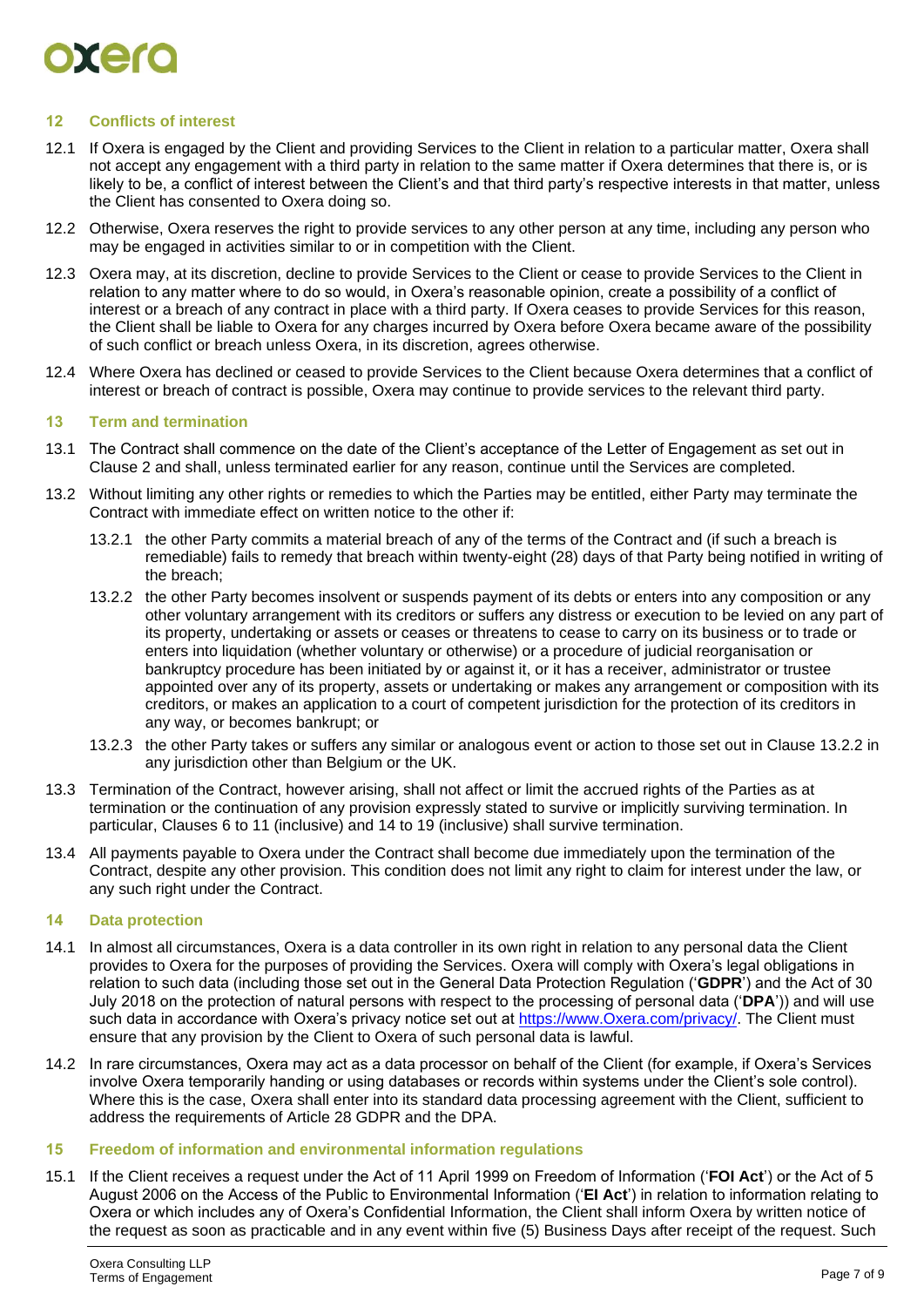

notice must detail the nature of the information requested including the date of the request, the name of the requestor (to the extent it is lawful to disclose this to Oxera), and details of any information that the Client is considering releasing to the requestor.

- 15.2 If the Client determines that any such information (including Oxera's Confidential Information) must be disclosed pursuant to the FOI Act or EI Act, the Client shall notify Oxera by written notice of that decision at least five (5) Business Days before disclosure. Such notice shall include details of the information which the Client proposes to disclose.
- 15.3 The Client shall, prior to disclosing any such information under the FOI Act, EI Act or otherwise, promptly consult with Oxera and take Oxera's views into account.

# **16 Disputes and mediation**

- 16.1 Oxera is committed to resolving any disputes arising out of or in connection with the Services as efficiently as possible. Any disputes shall be referred to the Oxera Project Manager in the first instance who shall attempt to resolve the dispute. If the Oxera Project Manager is unable to resolve the dispute within fourteen (14) days of its referral to him or her, the dispute shall be referred to the Oxera Project Director, who shall endeavour to resolve the dispute through negotiation with an authorised representative of the Client's organisation.
- 16.2 If the dispute has not been resolved within fourteen (14) days of referral to the Oxera Project Director, it shall be referred to mediation by a sole mediator in accordance with the mediation rules of bMediation (www.bmediation.eu, 500 Avenue Louise, 1050 Brussels). Mediation will begin no later than fifteen (15) days after the request for mediation notified by a Party to the other Party and the duration of mediation may not exceed fifteen (15) days, unless expressly agreed by the Parties.

# **17 Non-solicitation**

17.1 The Client will not during the term of the Contract or for six (6) months after its termination directly or indirectly solicit or offer employment or engagement to any of Oxera's employees and Project Team members who have been involved in the provision of the Services or the negotiation or management of the Contract.

## **18 Notices**

18.1 Any notice under the Contract must be in writing and must be delivered by hand or sent by registered mail to the registered office of the other Party. A notice delivered by hand shall be deemed to have been received when delivered (or if delivery is not in business hours, on the first Business Day following delivery). A correctly addressed notice sent by registered mail shall be deemed to have been received on the second Business Day after posting.

# <span id="page-7-0"></span>**19 General**

- 19.1 Neither Party shall be liable for any breach of the Contract (except payment obligations) caused by acts, events, omissions or accidents beyond its reasonable control.
- 19.2 A waiver of any right under the Contract is effective only if it is in writing and it applies only to the Party to whom the waiver is addressed and the circumstances for which it is given.
- 19.3 Unless otherwise provided, rights arising under the Contract are cumulative and do not exclude rights provided by law.
- 19.4 If any provision or part-provision of the Contract is found by any court or administrative body of a competent jurisdiction to be invalid, unenforceable or illegal, that provision or part-provision shall be severed and the other provisions shall remain in force.
- 19.5 The Contract constitutes the entire agreement between the Parties and supersedes and extinguishes all previous agreements, representations and understandings between them relating to its subject matter. Each Party acknowledges that in entering into the Contract it does not rely on any representation not set out in the Contract.
- 19.6 Neither Party may without the other Party's prior written consent assign, transfer, charge, or deal in any other manner with any of its rights or obligations under the Contract.
- 19.7 Nothing in the Contract is intended to or shall operate to create a partnership between the Parties, or to authorise either Party to act as agent for the other, and neither Party shall have authority to bind the other in any way (including by making of any representation or warranty, assuming any obligation or liability or exercising any right or power).
- 19.8 A person who is not a Party to the Contract shall not have any right to enforce any of its terms, except that Oxera's Individuals may rely on and enforce Clause [2.4](#page-1-1) and any Oxera Individuals and Affiliates shall have the right to enforce the indemnities in their favour.